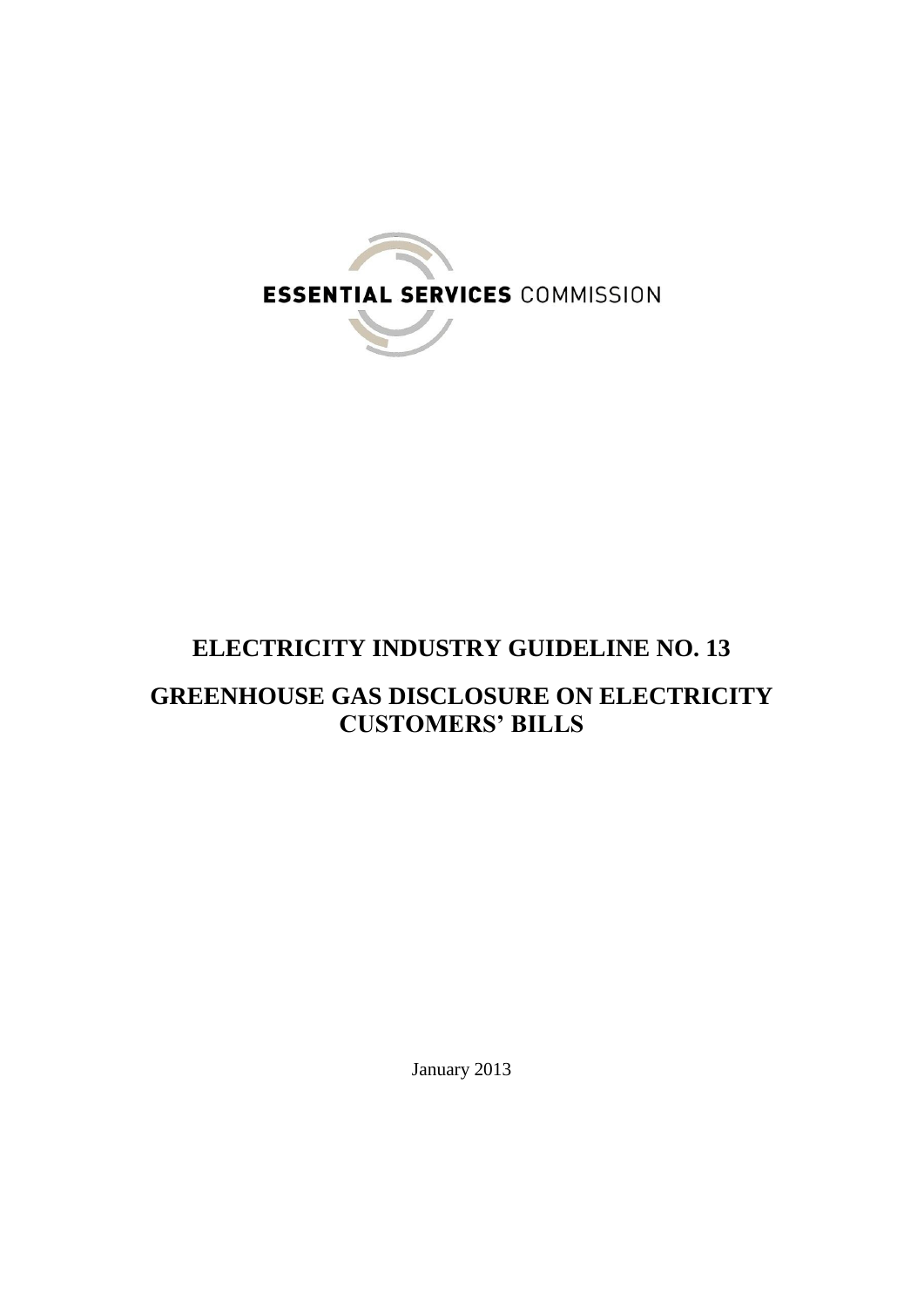Enquiries concerning the currency of this Guideline should be addressed to -

Essential Services Commission

Level 37, 2 Lonsdale Street

Melbourne Vic 3000

Telephone (03) 9032 1300 or Facsimile (03) 9032 1301

Email: reception@esc.vic.gov.au Web site: http//www.esc.vic.gov.au

| <b>Version</b> | Date          | <b>Nature of Amendment</b>                                                                                                                                                       |
|----------------|---------------|----------------------------------------------------------------------------------------------------------------------------------------------------------------------------------|
| 2              | February 2008 | Calculation and advice of the co-efficient in accordance<br>with clause 3.1                                                                                                      |
| 3              | March 2009    | Minor amendments to clauses 1.2, 2.1(d), 3.2 and 5 to<br>update information contained in these clauses                                                                           |
| $\overline{4}$ | December 2012 | Minor amendment to clause $2.1(d)$ and clause 5 to<br>update information contained in this clause<br>Deletion of clause 3.2 and references to Sustainability<br>Victoria amended |
| 5              | January 2013  | Minor amendments to Figures in clause 2.3 to update<br>website details"                                                                                                          |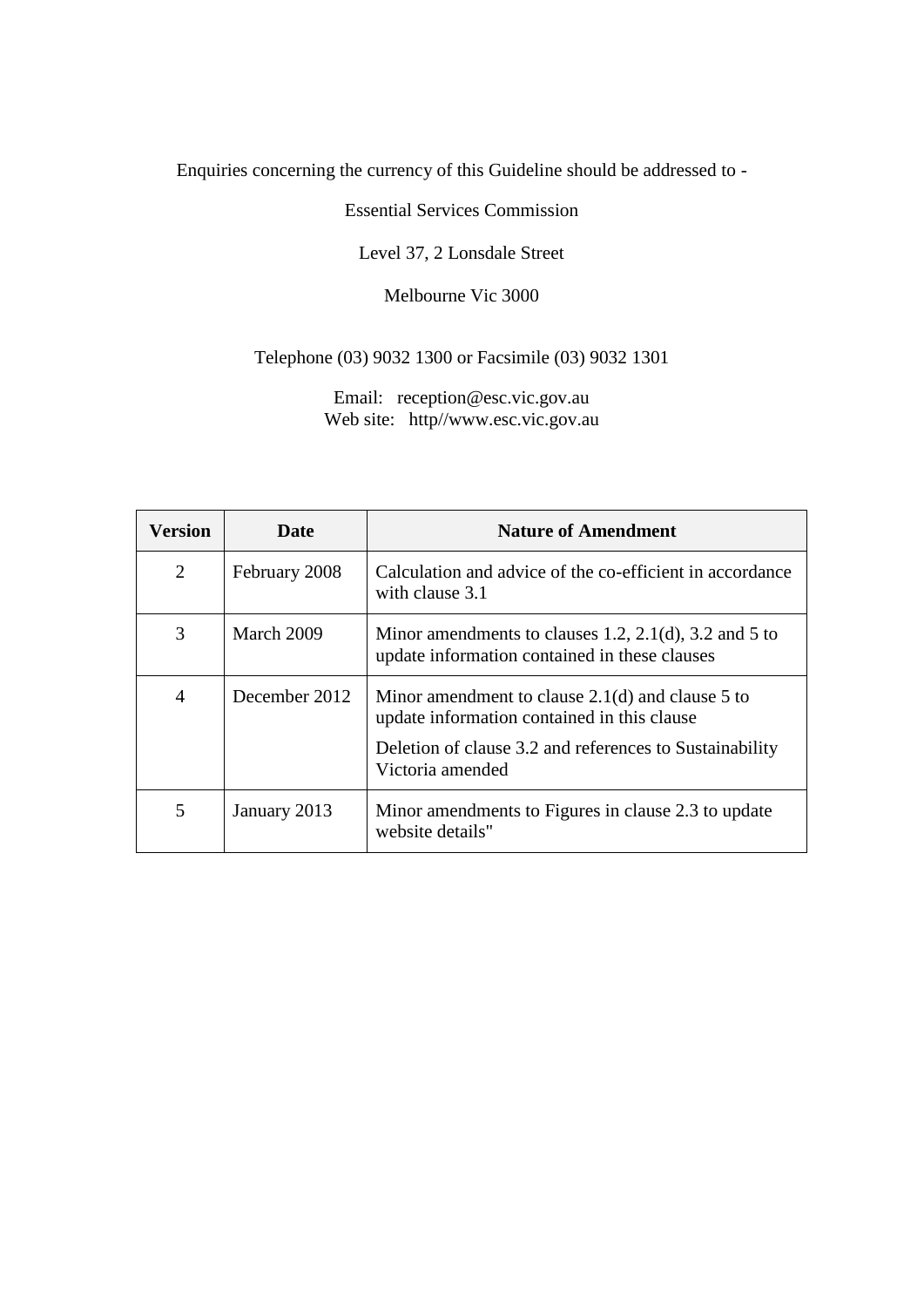## **CONTENTS**

| 1.  |  |
|-----|--|
| 1.1 |  |
| 1.2 |  |
| 1.3 |  |
| 1.4 |  |
| 1.5 |  |
| 2.  |  |
| 2.1 |  |
| 2.2 |  |
| 2.3 |  |
| 3.  |  |
| 3.1 |  |
| 3.2 |  |
| 3.3 |  |
| 4.  |  |
| 4.1 |  |
| 4.2 |  |
| 5.  |  |
| 6.  |  |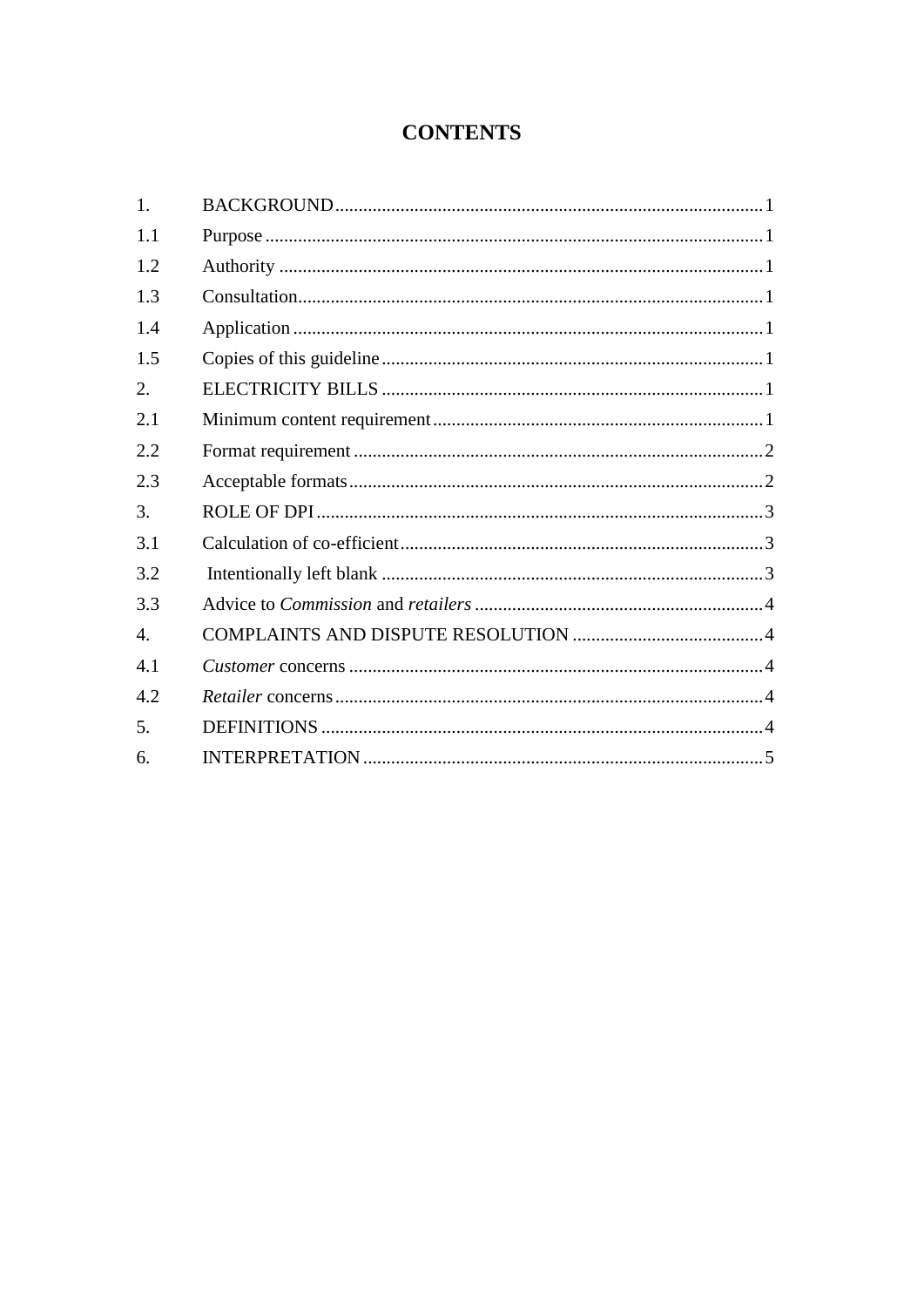## <span id="page-3-0"></span>**1. BACKGROUND**

#### <span id="page-3-1"></span>**1.1 Purpose**

The purpose of this guideline is to specify the minimum information concerning greenhouse gas emissions connected with the generation of electricity which a *retailer* must include in each bill issued to a *customer*.

In doing so, the regulatory objective is to increase *customer* awareness of the link between energy use and greenhouse gas emissions and to enable *customers* to monitor over time the emissions associated with their energy consumption.

#### <span id="page-3-2"></span>**1.2 Authority**

This guideline is prepared and issued by the *Commission* under section 40S(1) of the *Act*.

Disclosure of the information specified by this guideline is required by clause 9.1(d) of each *retailer's retail licence* and by section 40R of the *Act.*

#### <span id="page-3-3"></span>**1.3 Consultation**

The Commission has consulted with *SV* and *DPI* before issuing this guideline and will do so before issuing any amendment to it.

## <span id="page-3-4"></span>**1.4 Application**

This guideline applies to all bills issued by a *retailer* which relate in part or in whole to a period from or after 1 February 2003.

#### <span id="page-3-5"></span>**1.5 Copies of this guideline**

#### Each *retailer* must:

- (a) publish a copy of this guideline on its website;
- (b) give a copy of this guideline to any person, on request by that person; and
- (c) refer to this guideline in its customer charter.

## <span id="page-3-6"></span>**2. ELECTRICITY BILLS**

#### <span id="page-3-7"></span>**2.1 Minimum content requirement**

A *retailer* must include at least the following information in a *customer's* bill:

(a) the amount of *disclosable emissions* associated with the amount of electricity to which the bill relates;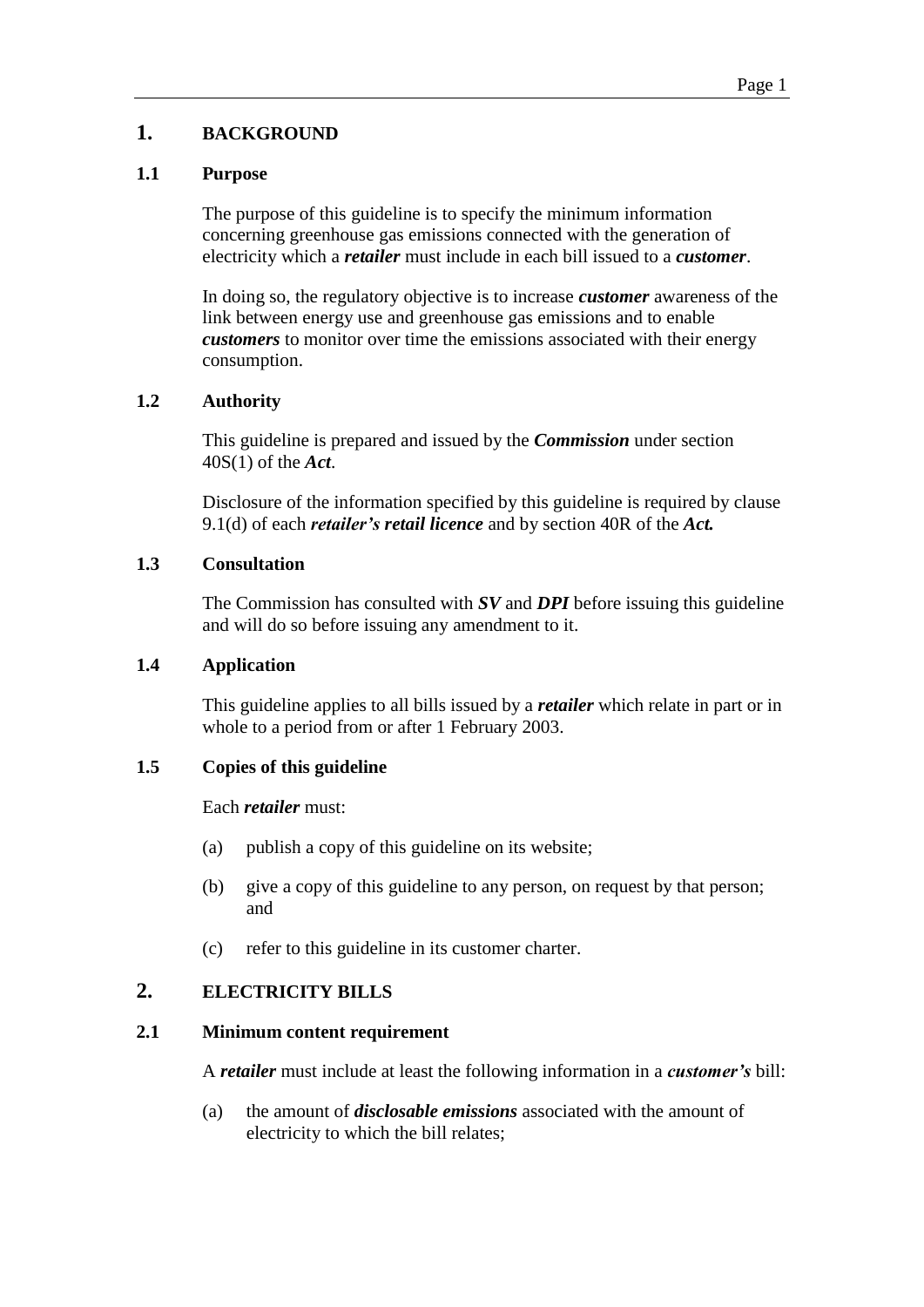- (b) to the extent that data is available as to the amount of electricity, the amount of *disclosable emissions* associated with the amount of electricity to which each previous bill related within the past 12 months;
- (c) a graphical representation of the data referred to in paragraphs (a) and (b), with adequate explanation of the graph;
- (d) the website address: "www.switchon.vic.gov.au"

## <span id="page-4-0"></span>**2.2 Format requirement**

A *retailer* must present the information set out in clause 2.1 and any associated information on greenhouse gas emissions, including the format of the graph, in a manner approved by the *Commission*. The *Commission* will consult with *DPI* before giving or refusing its approval.

## <span id="page-4-1"></span>**2.3 Acceptable formats**

Figure 1 contains three examples of narrative and graphical formats which will best meet the regulatory objective if the disclosure information is shown on the front of the *customer's* bill. Adoption of one of these formats (or another format) nonetheless requires formal approval under clause 2.2

## **Figure 1**

**EXAMPLE 1: GREENHOUSE GAS DISCLOSURE** 

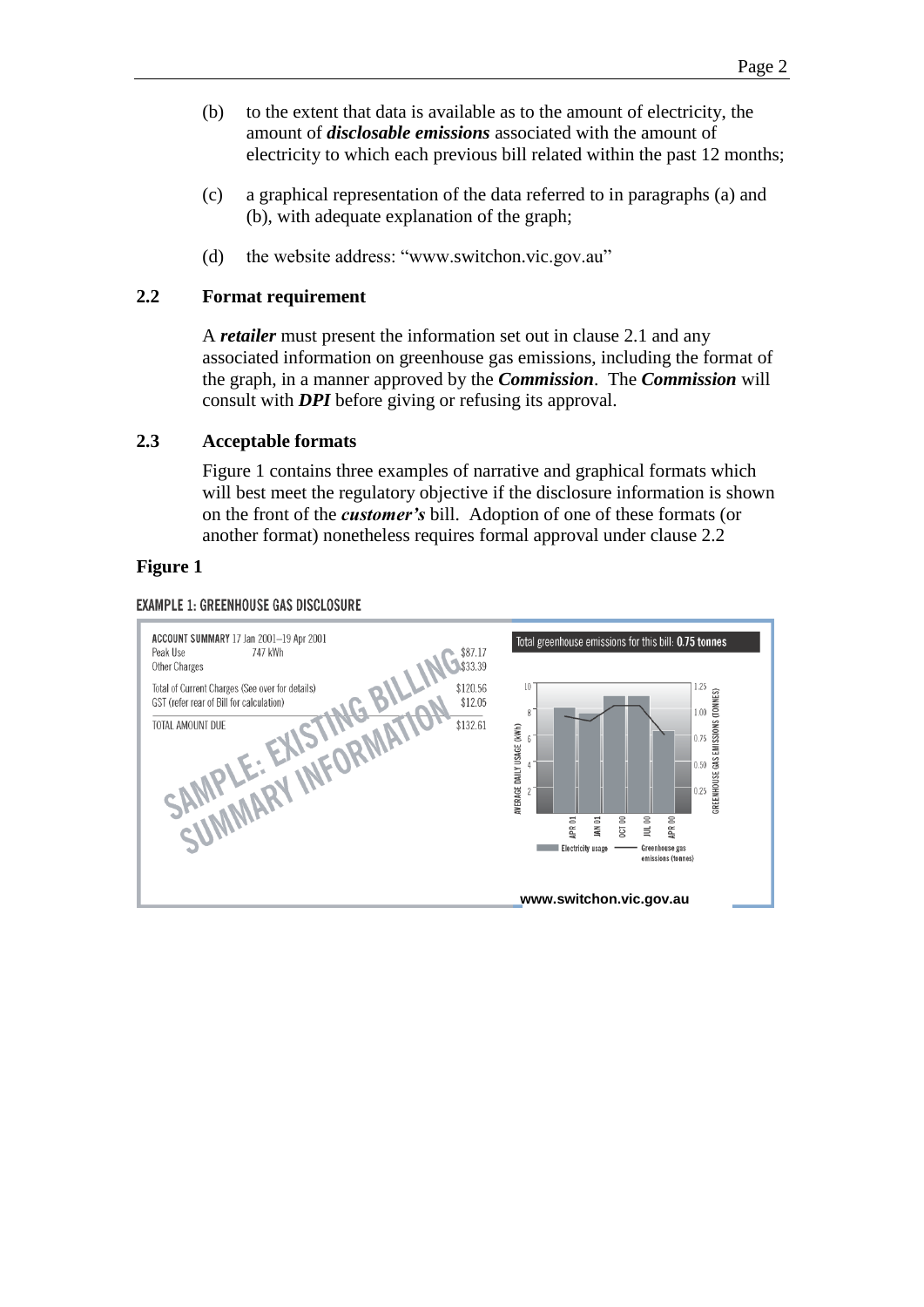#### **EXAMPLE 2: GREENHOUSE GAS DISCLOSURE**







## <span id="page-5-0"></span>**3. ROLE OF DPI***<sup>1</sup>*

## <span id="page-5-1"></span>**3.1 Calculation of co-efficient**

*DPI* will use best endeavours to calculate the *co-efficient* for a calendar year by the end of October in the preceding calendar year, and will supply it to the *Commission* promptly after its calculation. The *Commission* will advise the *retailers* of the *co-efficient* and publish it on the *Commission's* website upon receiving it from *DPI.*

## <span id="page-5-2"></span>**3.2 Intentionally left blank**

 $\overline{a}$ 

<sup>&</sup>lt;sup>1</sup> Neither the *Commission* nor this guideline can bind *DPI* in the discharge of its functions, however clause 3 has been included following consultation with *DPI* to properly inform *retailers* and *customers*  of the role which *DPI* proposes to undertake in the scheme for increasing *customer* awareness through electricity bills which is set out in this guideline.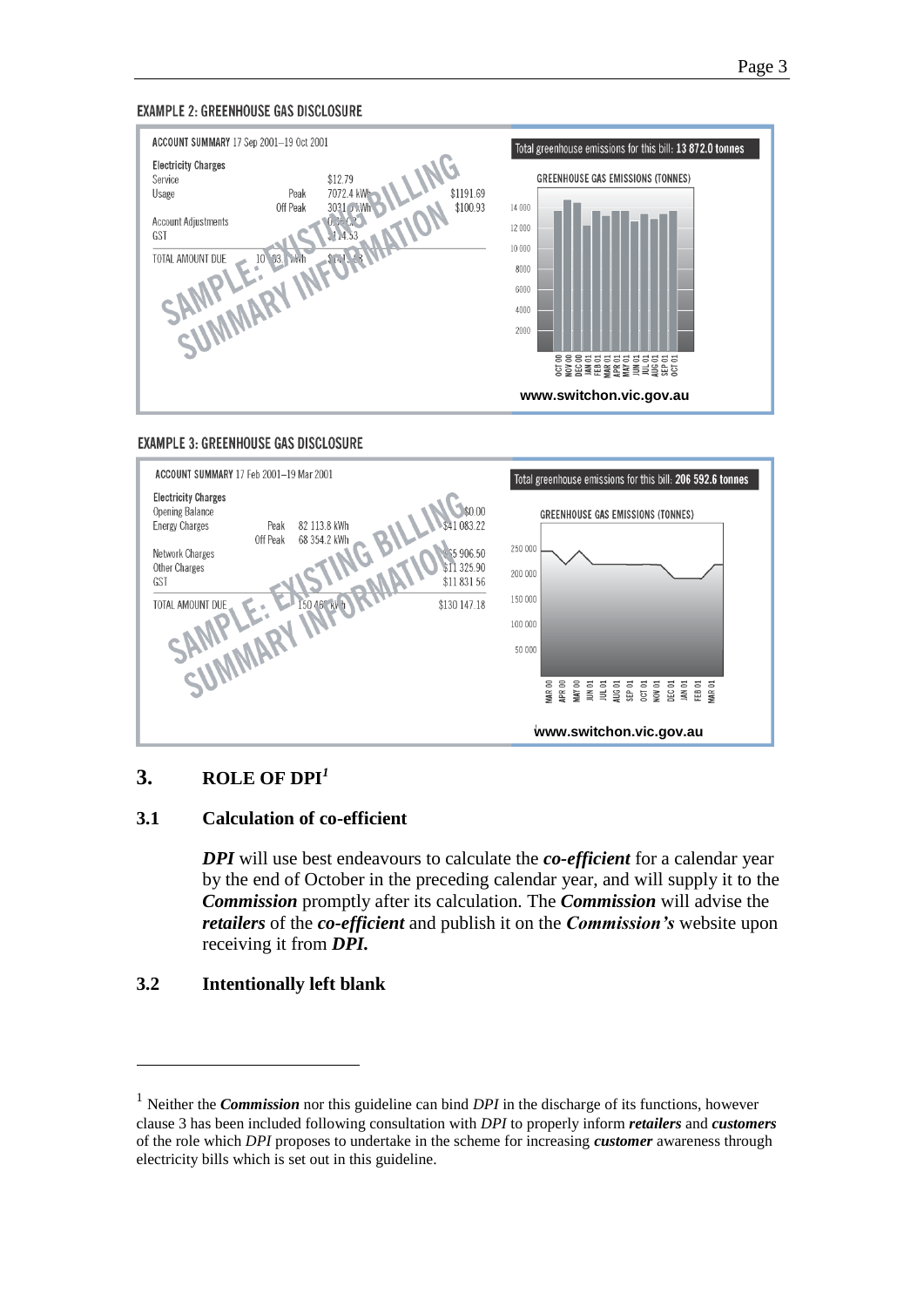## <span id="page-6-0"></span>**3.3 Advice to** *Commission* **and** *retailers*

*DPI* will advise the *Commission* about environmental policy issues in relation to the implementation of this guideline.

## <span id="page-6-1"></span>**4. COMPLAINTS AND DISPUTE RESOLUTION**

#### <span id="page-6-2"></span>**4.1** *Customer* **concerns**

A *retailer* must handle a complaint by a *customer* relating to the subjectmatter of this guideline in the same manner as it is obliged to handle complaints or resolve disputes in relation to bills generally under its *retail licence* and under the terms of its retail contract with the *customer.*

## <span id="page-6-3"></span>**4.2** *Retailer* **concerns**

If a *retailer* has a complaint about a *Commission* or a *DPI* decision taken under or pursuant to this guideline, or it has an unresolved customer complaint which properly relates to such a *Commission* or *DPI* decision, it must raise the matter with the *Commission* (after first attempting to resolve the matter with *DPI* in the case of a decision made by *DPI*).

## <span id="page-6-4"></span>**5. DEFINITIONS**

In this guideline:

*Act* means the *Electricity Industry Act* 2000.

*customer* means a person who buys electricity from a *retailer*.

*co-efficient* means:

- (a) for  $2002 1.39$  tonnes  $CO<sub>2</sub>e/MWh$ ; and
- (b) for each subsequent calendar year a figure to be calculated by *DPI* and supplied to the relevant *retailer* by *the Commission*. The figure is to be derived from relevant data in the then latest National Greenhouse Gas Inventory published by the Department of Climate Change (a Commonwealth Government department) and other relevant documents so as to reflect average greenhouse gas intensity of electricity sold in Victoria (in the absence of which the previous year's figure applies).

*Commission* means the Essential Services Commission, Victoria.

## *DPI* means the *Department of Primary Industries, Victoria.*

*disclosable emissions* for a period means the number of tonnes for the period calculated by applying the formula:

*co-efficient* x (MWh of electricity – MWh of *green power*)

(and where the period encompasses two calendar years the formula is to be applied using the *co-efficient* which is current at the end of the period).